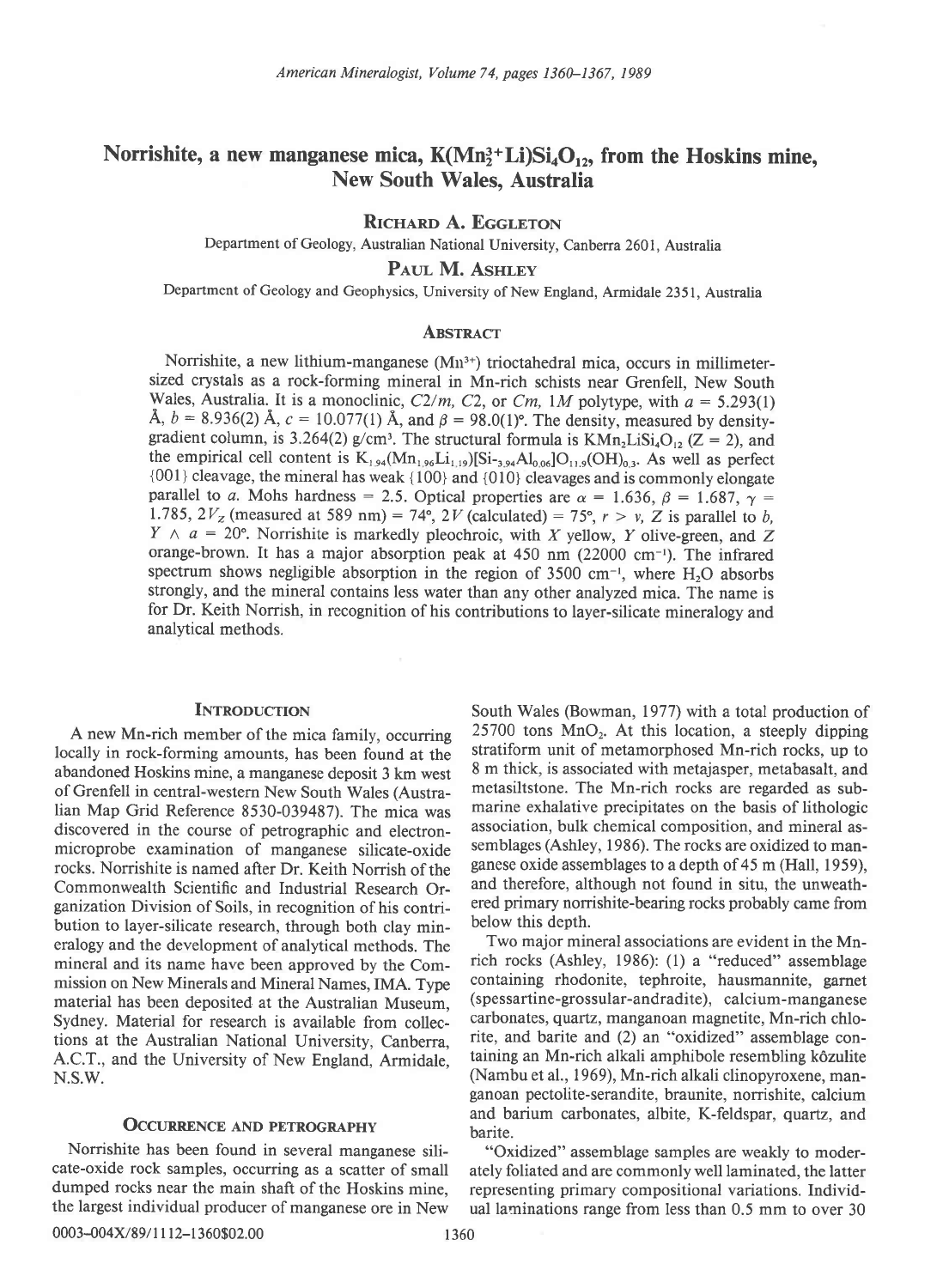mm in thickness and may be rich in one or several of the minerals amphibole, clinopyroxene, braunite, manganoan pectolite-serandite, norrishite, carbonate, or feldspar; they are interpreted as primary sedimentary layers.

Although manganese silicate rocks have been long known at the Hoskins mine (Hall, 1959), the first report of the "oxidized" assemblages was by Ryall (1974), who recognized "manganese biotite" (=norrishite), braunite, "Na-Mn-amphibole," and "piedmontite" (misidentification of Mn-rich alkali clinopyroxene). Subsequent petrographic and electron-microprobe studies (Ashley, 1986) confirmed the unique mineral suite of the "oxidized" assemblage, although somewhat similar rocks are known from metamorphosed oxidic manganiferous sediments (Nambu et al. 1969; Brown et al., 1978; Griffin and Mottana, 1982; Reinecke et al., 1985; Reinecke 1986a, 1986b; Mottana, 1986).

Norrishite, occurring as shiny black flakes up to 1.5 mm across, has been recognized from two contrasting assemblages within the oxidized manganese silicate rocks: (1) It is a major component, up to  $25$  modal %, of the assemblage amphibole + clinopyroxene + braunite + manganoan pectolite + norrishite  $\pm$  carbonate  $\pm$  feldspar. Individual laminations containing  $>40$  modal % norrishite attain 6 mm in thickness. (2) It is a minor component (up to  $5 \text{ modal } \%$ ) of the rare assemblage quartz + amphibole + clinopyroxene + norrishite  $\pm$ pectolite  $\pm$  carbonate. Norrishite apparently coexists stably with the other primary minerals, and no replacement textures are recognized. Inclusions of amphibole, clinopyroxene, and braunite occur sparsely in norrishite, which forms well-crystallized platey grains, commonly displaying a strong preferred orientation coplanar with the rock foliation.

## **EXPERIMENTAL PROCEDURES**

The properties of norrishite have been determined largely on a mineral separate from rock number 820608 (University of New England specimen number). Chemical and thin-section optical data from a second sample (820607) are included in this report.

Optical properties were measured by a combination of flat- and spindle-stage observations. Refractive indices of grains immersed in Cargille index liquids were measured using white light. Optic orientation and  $2V$  were determined by the method of Bloss and Riess (1973) using a crystal mounted on goniometer arcs and immersed in oil of refractive index 1.685, following crystallographic orientation by X-ray precession photography. Dispersion of the optic axes was measured directly by spindle stage after the optic axial plane had been set vertical. A polarized optical absorption spectrum was obtained from a single flake of norrishite using a Cary 17 spectrophotometer.

Symmetry and polytype were determined by the precession method. Cell parameters were obtained by least-squares refinement of data from Debye-Scherrer photographs taken with a I l4-mm camera with Si and quartz internal standards in separate photographs. The refinement included the reflections 006. 007. and 008 measured from an oriented aggregate in a Siemens D50l X-ray diffractometer, using an Si standard. In both cases  $CuK\alpha$  radiation was used. Visual estimates of the intensities of Debye-Scherrer lines, and d values of weaker lines, were measured on an uncalibrated I14.6-mm photograph exposed to  $CrK_{\alpha}$  radiation.

Density was determined in a 1-mL pycnometer on 0.3 g of mica, using water as the displacement liquid, and also in a density-gradient column made of a mixture of tetrabromoethane and methylene iodide of density 3.1 g/cm3 layered over methylene iodide, at 0'C. The column was calibrated by three standard glasses and dioptase (measured by Archimedes method to a precision of 0.0005). A gradient from  $3.18$  to  $3.34$  g/cm<sup>3</sup> was developed over 5 mm and read by cathetometer to 0.01 mm, giving a precision of 0.0003 in reading density. The grains of mineral and standard were approximately 0. I mm in diameter.

Chemical composition was determined by wavelengthdispersive electron microprobe (Cameca Microbeam, N. Ware, analyst), using as standards microcline, fluorophlogopite, MnO, and San Carlos olivine. The 30-nA beam was rastered over a  $12.5-\mu m$  square to reduce electron-beam damage. For sample 820607, a second set of analyses was obtained on a Technische Physische Dienst energy-dispersive electron microprobe using a fixed 3-nA beam, and a third set of data was collected on an ETEC energy-dispersive electron microprobe at the School of Earth Sciences, Macquarie University, Sydney, Australia, at 15 kV, 50 nA, and a beam diameter of  $3-5 \mu m$ , using rhodonite, orthoclase, and cordierite standards. Water  $(H<sub>2</sub>O<sup>-</sup>)$  was measured on 250-mg samples of 820608 by heating overnight to 110 °C, and  $H<sub>2</sub>O<sup>+</sup>$  was measured by heating the dried sample to 1100  $\degree$ C in an air stream. A duplicate determination was made by heating to 1100 "C with CuO as an oxidant in  $N_2$ .  $H_2$  was analyzed by gas chromatography using a Carlo Erba I106 elemental analyzer at the Research School of Chemistry, Australian National University. Total oxidation state was determined by dissolving 0.3 g of sample 820608 in boiling HF-H<sub>2</sub>SO<sub>4</sub>, adding excess ammonium ferrous sulfate, then titrating with potassium dichromate. A 4O-element analysis of sample 820608 was obtained from the Australian Mineral Development Laboratories; for Li, 100 mg of sample was fused in HF-perchloric acid and analyzed by atomic emission spectroscopy. For the remaining elements, 200 mg of norrishite was dissolved with lithium metaborate, and the acid leach was analyzed by inductively coupled plasma atomic emission spectroscopy. Li was redetermined by atomic absorption spectroscopy using duplicate 100-mg samples of 820608 at a dilution of 1:400 following digestion in perchloric and nitric acid and re-dissolution in 85 mL of dilute HCl.

An infrared spectrum was obtained on a Pye Unicam SP1100 spectrophotometer from 2.5 mg of mica ground to  $\langle 2 \mu m \rangle$  with 1.0-g KBr, then pressed to a translucent disc.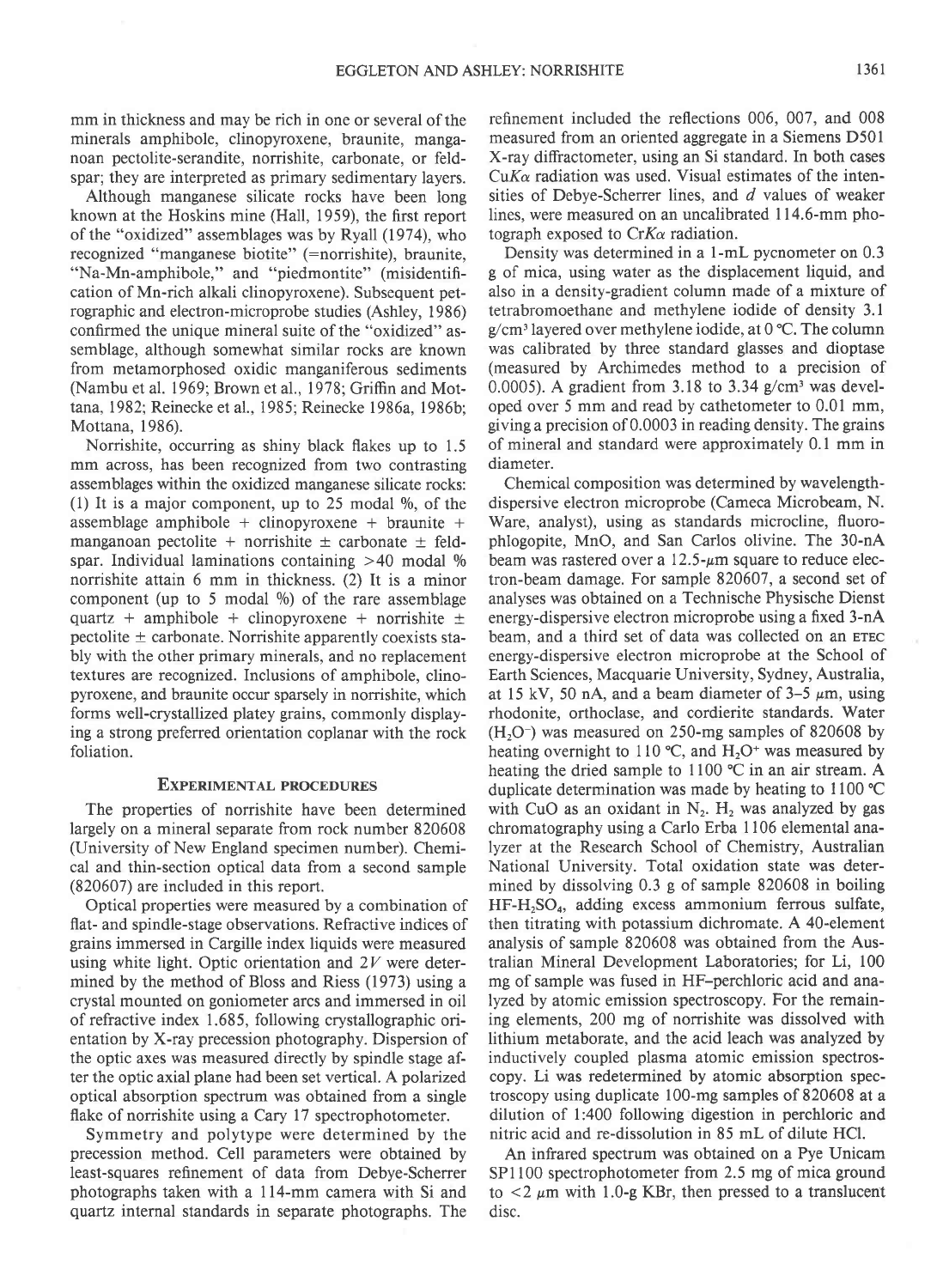

Fig. 1. Optical micrographs of norrishite. (a) Crystal in thin section; (001) is approximately perpendicular to the foliation defined by the amphibole elongation. (b), (c) Crystals of norrishite released from sample 820608 after solution of minor carbonate by dilute HCl. Fig. 1b shows a typical crystal elongate parallel to  $a$  with  $\{100\}$ ,  $\{010\}$ , and  $\{001\}$  cleavages. Fig. 1c is representative of equally common anhedral grains showing only {001} cleavage. (Reflected light.) The scale bar on (a) also applies to (b) and (c).

#### **RESULTS**

#### Hand-specimen and thin-section appearance

In hand specimen, norrishite is lustrous, black, with perfect {001} and poor {010} and {100} cleavages. The Mohs hardness is 2.5. In thin section, crystals are commonly oriented at various angles to the plane of foliation, but with some preference for the x-axis to parallel a lineation defined by the long direction of the coexisting amphibole. Some crystals have (001) parallel to the plane of the rock foliation, but it is quite common for (001) to be perpendicular to the foliation and for the crystals to be tabular on  $(010)$ . Many of the fragments examined after crushing the rock or after releasing the mica by dissolving the carbonate in dilute HCl are elongate parallel to  $a$  (Fig. l). The crystals are strongly pleochroic: brilliant yellow, lime- and olive-green, or honey-brown. Some crystals of the mica are color zoned with a green core and a yellow rim.

## Optical properties

Norrishite is biaxial positive and pleochroic with  $X$ yellow,  $Y$  lime-green to olive-green, and  $Z$  yellow-brown; the color zoning is only obvious for Y. The optic direction Z is parallel to b; the optic axial plane is at  $70^{\circ}$  to (001); hence, sections with (001) vertical have a maximum extinction angle  $(Y \wedge a)$  of 20°. The refractive indices are  $\alpha = 1.636 \pm 0.001$ ,  $\beta = 1.687 \pm 0.001$ , and  $\gamma$  $= 1.785 \pm 0.005$ , and the birefringence  $= 0.149$ . The angle  $2V_z$  (Na) = 74.0° measured by direct rotation on a spindle, 73.8" by indicatrix determination using the method of Bloss and Riess (1973), and 75.2° calculated from the refractive indices. Dispersion of the optic axes is strong,  $r > v(2V = 71^{\circ}$  in blue light, 75° in red).

Optical absorption spectra for  $Y$  and  $Z$  show an intense, broad absorption in the region of 450 nm (22000  $cm^{-1}$ ) (Fig. 2 and Table 1). Absorption for Z also shows a shoulder at about 515 nm (19500 cm<sup>-1</sup>) and a weaker absorption band at 570 nm  $(17500 \text{ cm}^{-1})$ . These bands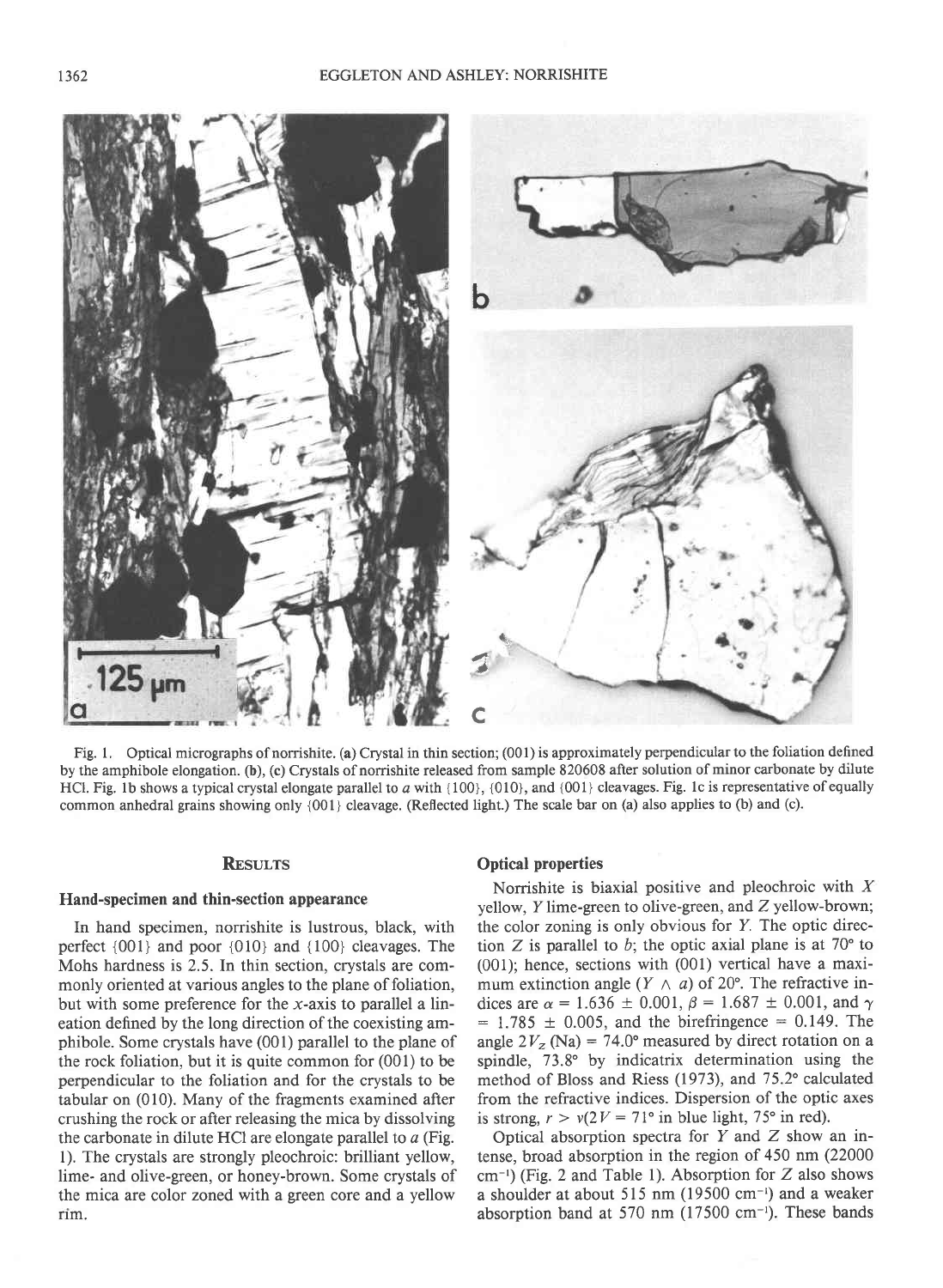|             |                         | Absorption band |                                                      |  |
|-------------|-------------------------|-----------------|------------------------------------------------------|--|
| Orientation | position<br>$(cm^{-1})$ | width           | е<br>$[(g Mn^{3+}) \cdot L^{-1}]^{-1} \cdot cm^{-1}$ |  |
| Y'          | 17500                   | very broad      | 13                                                   |  |
|             | 19600                   | shoulder        | 18                                                   |  |
|             | 22500                   | broad           | 29                                                   |  |
| Z           | 18150                   | sharp           | 24                                                   |  |
|             | 21300                   | sharp           | 54                                                   |  |
|             | 21750                   | broad           | 49                                                   |  |

TABLE 1. Optical absorption parameters for norrishite

are at similar frequencies to those found for  $Mn^{3+}$  in a synthetic phlogopite (22400 and 19500 cm<sup>-1</sup>, Smith et al., 1983), piemontite (22000 and 18000 cm-', Burns and Strens, 1967), and kanonaite (22000 and 18000 cm-', Smith et al., 1982). There are also two small, very sharp absorption lines in the Z spectrum at 551 and 470 nm (18150 and 21300 cm<sup>-1</sup>); the line at 551 nm is just detectable in the  $Y$  spectrum.

#### **Density**

The density determined on the 150- to 200-mesh fraction of norrishite by pycnometry after evacuation to remove entrapped air is 3.25 g/cm<sup>3</sup> with an estimated error of 0.02. The measurements by gradient show a moderate spread but are higher by 0.03. The density gradient developed after 12 h had a curyature, concave upward, to which a smooth curve was fitted by hand. Five grains of mica (170- to 200-mesh fraction) that showed no evidence of splitting or inclusions when viewed edge-on under a binocular microscope were selected, and these all settled to a single level, at 3.264. Considering the precision of density measurement by gradient (standards to 0.0005, depth measurement to 0.01 mm, and the size of the grains measured being 0. I mm), the density of norrishite estimated by gradient is  $3.264 \pm 0.002$ .

#### Composition

Analytical results are presented in Table 2. For sample 820607 the erec microprobe results (column 2) are slightly lower than those of columns 3 and 4; column 1 shows the total range for all microprobe analyses of this sample. The wavelength-dispersive electron-microprobe data in column 4 have a lower detection limit than the energydispersive analyses of columns 2 and 3 and are preferred for the minor elements. Electron-microprobe analysis shows no Fe; hence, the determination of total oxidation state provides a measure of the oxidation state of Mn<sup>3+</sup>. The result of 33.21%  $Mn_2O_3$  is very close to the microprobe-determined value for total Mn expressed as  $Mn_2O_3$ of 33.34. Mn measurements by electron microprobe are therefore expressed as  $Mn<sub>2</sub>O<sub>3</sub>$ , consistent also with the evidence from the optical absorption spectra. Of the 14 analyses averaged in column 3, 12 were from yellowbrown regions and 2 were from green regions; no significant difference was detected between the two groups of analyses. There is a correlation between  $SiO<sub>2</sub>$  and  $Al<sub>2</sub>O<sub>3</sub>$ 



Fig. 2. Polarized optical absorption spectra perpendicular to a 15- $\mu$ m flake of norrishite at room temperature. Y' is 20° from Y.

for these 14 analyses in a 2:1 ratio (1:1 atomic), suggesting a small range of Al substitution for Si. Results for  $H_2O^ (0.04, 0.27%)$  are omitted from the probe totals in the analytical table, because adsorbed water does not remain on the sample surface during microbeam analysis. Gas chromatography detected no  $H_2$ ; the instrumental detection limit is about 0.1%. The two determinations of  $H_2O^*$ gave  $0.65$  and  $0.67\%$ , equivalent to  $0.07\%$  H. The replicate determinations of  $Li<sub>2</sub>O$  are appreciably different (2.4%) and 3.8%). Both analyses were performed on small quantities of purified mica, the AAS result following significant dilution.

For sample 820608, column 6 presents Cameca microprobe data obtained on single crystals of the same mineral separate as was used to measure density, cell dimensions, infrared pattern, water content, optical data, the AAS Li analysis, and the atomic spectroscopic analysis of column 7, Table 2.

A structural formula for norrishite from sample 820607 (column 5, Table 2) was calculated on the basis of 24 oxygens from the average of the three results shown in columns 2, 3, and 4 of Table 2, including the  $Li<sub>2</sub>O$  and  $H<sub>2</sub>O$  results from columns 6 and 7 and assuming all Mn to be trivalent. For sample 820608, the empirical cell content in column 8 was calculated from the observed cell volume (471.92  $\AA$ <sup>3</sup>) and density (3.264 g/cm<sup>3</sup>) using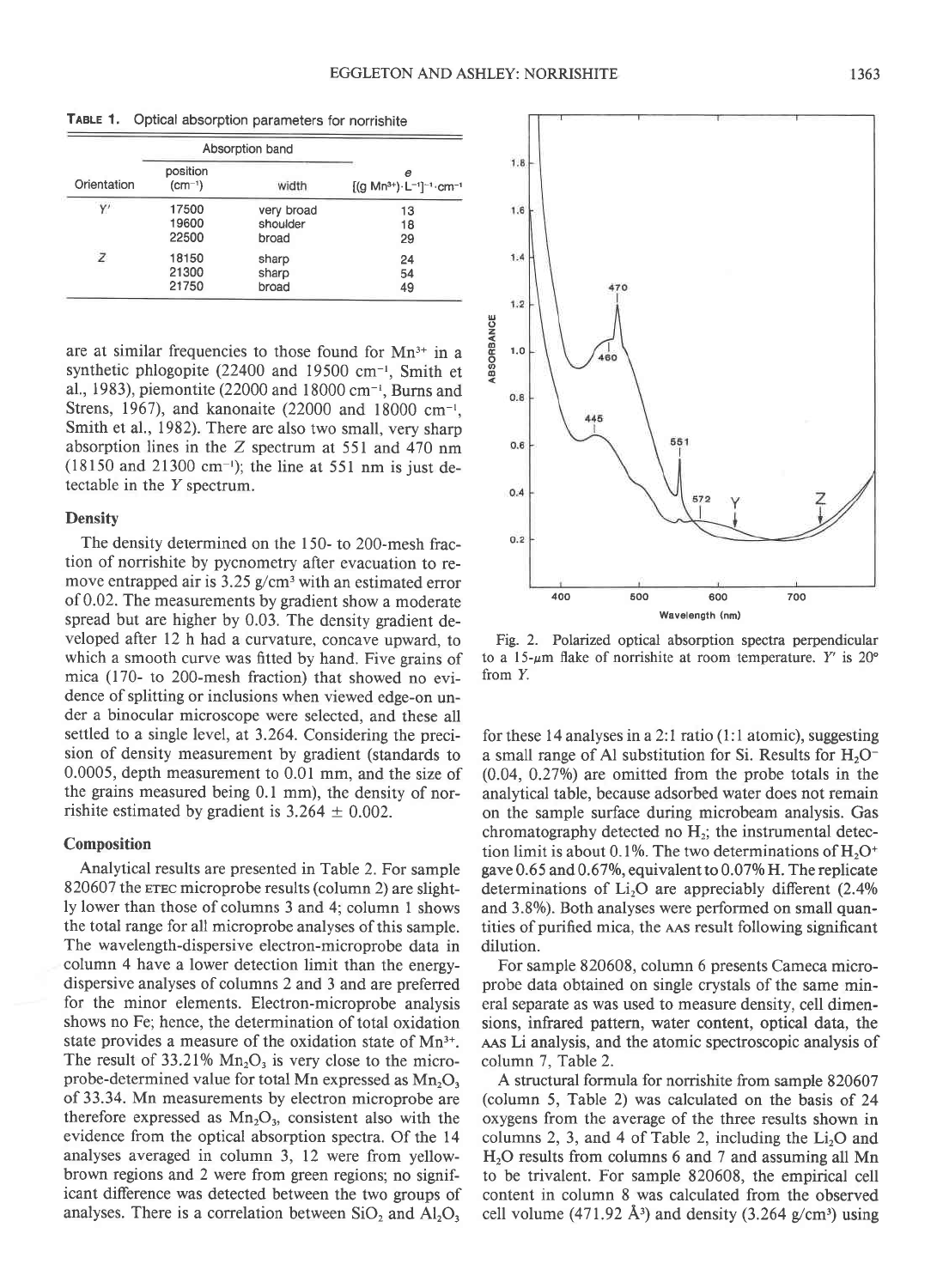|                                                                                                                                                              | Sample 820607                                                                                          |                                                        |                                                          |                                                           |                                                     | Sample 820608 |                                                                      |                                                              |                                                              |              |
|--------------------------------------------------------------------------------------------------------------------------------------------------------------|--------------------------------------------------------------------------------------------------------|--------------------------------------------------------|----------------------------------------------------------|-----------------------------------------------------------|-----------------------------------------------------|---------------|----------------------------------------------------------------------|--------------------------------------------------------------|--------------------------------------------------------------|--------------|
|                                                                                                                                                              |                                                                                                        | $\overline{2}$                                         | 3                                                        | 4                                                         | 5                                                   |               | 6                                                                    | 7                                                            | 8                                                            |              |
| SiO <sub>2</sub><br>Al <sub>2</sub> O <sub>3</sub><br>TiO <sub>2</sub><br>Fe <sub>2</sub> O <sub>3</sub><br>Mn <sub>2</sub> O <sub>3</sub><br>MgO<br>$Li2O+$ | 49.11-51.13<br>$0.28 - 1.64$<br>$0.09 - 0.17$<br>$0.10 - 0.14$<br>32.76-35.03<br>$0.07 - 0.49$<br>n.d. | 49.72<br>0.81<br>0.0<br>0.12<br>33.48<br>0.16<br>n.d.  | 50.14<br>0.96<br>0.06<br>< 0.20<br>34.23<br>0.18<br>n.d. | 50.37<br>1.31<br>0.15<br>< 0.02<br>34.68<br>0.32<br>n.d.  | 7.69<br>0.19<br>0.0<br>0.00<br>3.99<br>0.05<br>1.90 | 7.88<br>5.95  | 50.98<br>0.72<br>0.05<br>< 0.05<br>$33.34*$<br>0.21<br>3.2<br>< 0.02 | 51.6<br>0.93<br>0.11<br>0.05<br>31.22<br>0.23<br>3.2<br>0.03 | 7.88<br>0.13<br>0.02<br>0.00<br>3.92<br>0.05<br>2.00<br>0.00 | 8.01<br>6.36 |
| CaO<br>BaO<br>Na <sub>2</sub> O<br>$K_2O$<br><b>CI</b><br>$H2O+$                                                                                             | 0.0<br>$-$<br>$0.05 - 0.10$<br>9.17-10.50<br>Total (microprobe)                                        | 0.04<br>n.d.<br>0.07<br>9.46<br>< 0.2<br>n.d.<br>93.81 | < 0.02<br>n.d<br>0.12<br>10.12<br>n.d.<br>n.d.<br>95.90  | 0.0<br>0.13<br>0.04<br>10.39<br>< 0.09<br>< 0.01<br>97.39 | 0.00<br>0.02<br>0.00<br>1.96<br>0.0<br>0.0<br>0.67  | 1.98          | < 0.07<br>0.03<br>9.84<br>< 0.07<br>0.0<br>n.d.<br>95.17             | 0.04<br>0.18<br>9.35<br>0.0<br>0.0<br>0.66                   | 0.00<br>0.01<br>1.94<br>0.0<br>0.0<br>0.67                   | 1.96         |
| Total (microprobe +<br>$Li2O + H2O$<br>Oxygen in structural<br>formula                                                                                       |                                                                                                        | 97.0                                                   | 99.07                                                    | 100.56                                                    | 24                                                  |               | 98.94                                                                | 97.90                                                        | 24.22                                                        |              |

#### TABLE 2. Chemical analyses of norrishite

Note: H<sub>2</sub>O<sup>+</sup> determined on two 0.3-g samples of mineral separate, yielding 0.65% at 1100 °C in air, 0.67% with CuO in N<sub>2</sub>. H<sub>2</sub>O<sup>-</sup> determined on the same samples heated to 110 °C, yielding 0.04% and 0.27%. n.d. = not determined. Columns are as follows: (1) Range of all microprobe analyses for sample 820607. (2) ETEC energy-dispersive electron-microprobe analysis; average of 11 analyses. (3) Technische Physische Dienst energy-dispersive microprobe; average of 15 analyses. (4) Cameca Microbeam wavelength-dispersive probe; average of 4 analyses. (5) Structural formula for 820607 normalized to 24 oxygens. (6) Cameca electron-microprobe analysis; average of 8 analyses from 4 mica crystals. (7) Australian Mineral Development Laboratory analysis. Inductively coupled plasma, atomic emission spectroscopy. Total includes Sr 0.01, S 0.11, Ni 0.02, Cu 0.05, Pb 0.01, Zn 0.01, Co 0.05. (8) Empirical structural formula for sample 820608 using column 6 except for Li and H.

 $*$  Mn<sub>2</sub>O<sub>3</sub> estimated from total oxidation state measurement of 0.3-g sample = 33.21%.

 $+$  Li<sub>2</sub>O by AES (3.8%) and AAS (2.4%) averaged.

the microprobe analyses of column 6 and average  $Li<sub>2</sub>O$ and  $H<sub>2</sub>O$  figures. Omitting minor elements, the formula is  $KMn_2LiSi<sub>4</sub>O<sub>12</sub>$  with  $Z = 2$ , which has a calculated density of 3.255.

# X-ray crystallography

Precession photographs show a normal  $1M$  mica unit cell, with space group  $C2/m$ , Cm, or C2. Cell dimensions from the X-ray powder data are  $a = 5.293(1), b = 8.936(2),$ 

 $c = 10.076(1)$  Å, and  $\beta = 98.0(1)$ °. The indexed powder data are listed in Table 3. Intensities of the basal reflections were measured by diffractometer from a thin, oriented aggregate of norrishite and reduced to structure factors using the Lorentz-polarization factor for a randomly oriented powder. Structure factors were calculated using the following as z coordinates for the atomic planes: Mn,Li  $= 0.0$ ; Si = 0.275; O,OH = 0.10; basal O = 0.338; and  $K = 0.5$ . Temperature factors were taken from the data

TABLE 3. X-ray diffraction data for norrishite

| hki              | Intensity | $d_{\rm obs}$ | $d_{\rm calc}$ | hkl            | Intensity      | $d_{\rm obs}$ | $d_{\text{calc}}$ |
|------------------|-----------|---------------|----------------|----------------|----------------|---------------|-------------------|
| 001              | 10        | 10.01         | 9.98           | 132*           |                | 2.24          | 2.236             |
| 002              | 0.5       | 4.99          | 4.99           | 202            |                | 2.198         | 2.197             |
| 020              | 5         | 4.464         | 4.468          | 041            |                | 2.177         | 2.180             |
| 11ī              |           | 4.322         | 4,318          | $221*$         |                | 2.15          | 2.150             |
| $021*$           |           | 4.08          | 4.08           | $133**$        |                | 2.116         | 2.115             |
| $11\overline{2}$ | 6         | 3.571         | 3.571          | 005**          | 2              | 1.996         | 1.996             |
| 003              |           | 3.329         | 3.326          | 223"           | $\overline{2}$ | 1.98          | 1.984             |
| 112              |           | 3.160         | 3.166          | 134            |                | 1.735         | 1.738             |
| $113*$           |           | 2.86          | 2.848          | 204            | 3B             | 1.695         | 1.693             |
| 023              |           | 2.671         | 2.668          | 006**          | $\overline{2}$ | 1.663         | 1.663             |
| 200**            |           | 2.620         | 2.620          | 135            | 4              | 1.638         | 1,636             |
| 130**            |           | 2.586         | 2.590          | 243            | 2B             | 1.573         | 1.573             |
| $131**$          |           | 2.549         | 2.550          | 153, 135       | 2B             | 1.535         | 1.533             |
| 004              |           | 2.495         | 2.494          | $33\bar{1}$ ** | 4              | 1.517         | 1.517             |
| 201**            |           | 2.452         | 2.452          | 060**          |                | 1.490         | 1.489             |
| 132**            |           | 2.365         | 2.366          | 007**          |                | 1.425         | 1.425             |
| 114              |           | 2.306         | 2.304          | 136, 245       |                | 1.357         | 1.357             |
| 220, 221*        | 2         | 2.26          | 2.26           | 008**          |                | 1.247         | 1.247             |

Note: B = broad.<br>\* Line not referred to Si or quartz standard.<br>\*\* Line used in parameter refinement.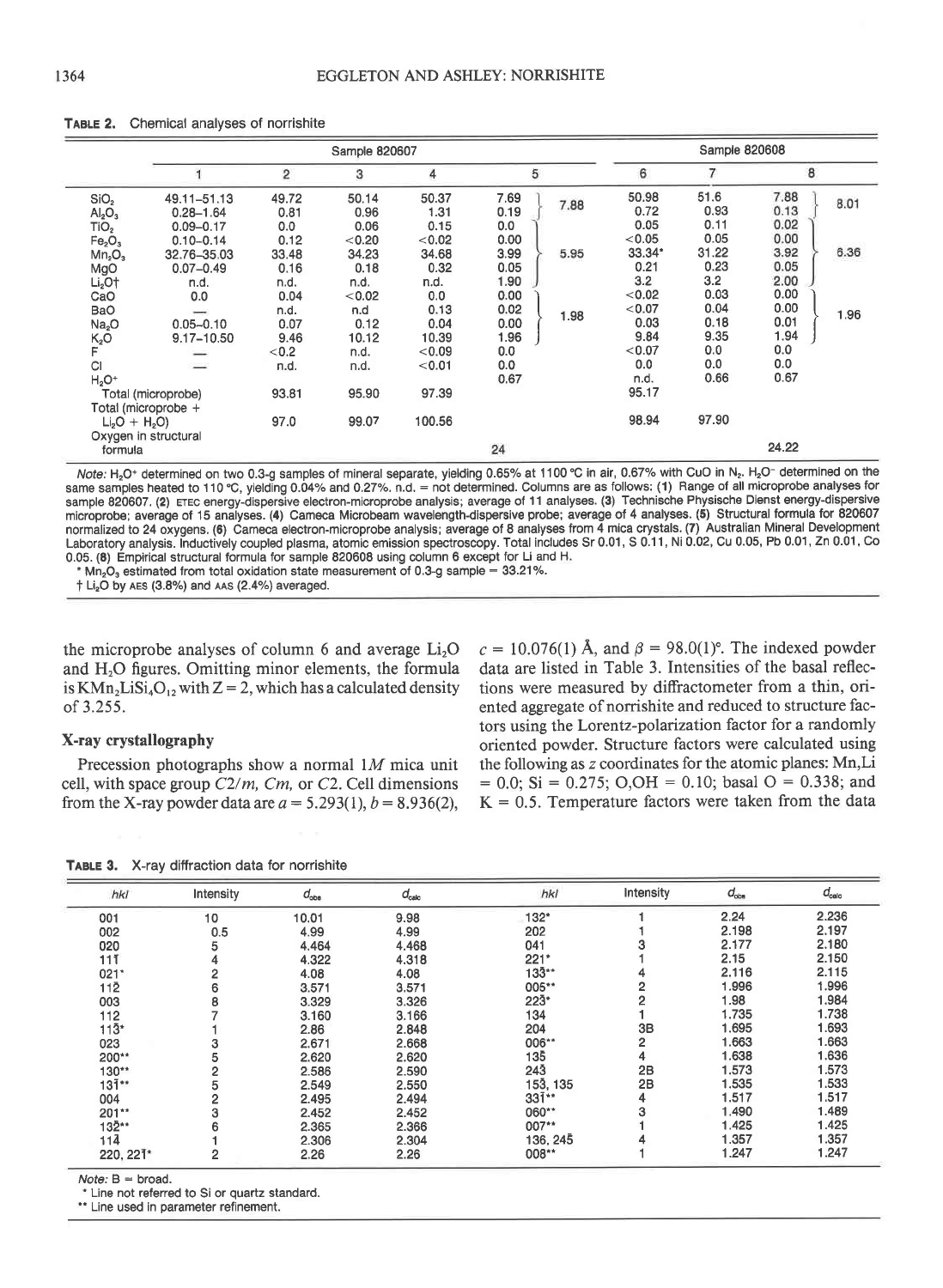

Fig. 3. Infrared absorption spectrum for norrishite, 2.5-mg sample in 1-g KBr. Lower curve using a 0.5-g KBr pressed disc; upper curve using a 0.2-g KBr pressed disc.

of Knurr and Bailey (1986) for Mn-substituted phlogopite. The scattering factors used were those for  $(2Mn<sup>3+</sup> +$ Li<sup>+</sup>)/3, Si<sup>2+</sup>, 0.96K<sup>+</sup>, and O<sup>-</sup>. Slightly better agreement between observed and calculated  $F$  values was obtained using an octahedral occupancy of 2.85 rather than 3  $(Mn<sub>2</sub>Li)$ , but in either case the agreement is close (Table 4). A crystal-structure determination is in progress.

#### Infrared spectrum

The infrared spectrum (Fig. 3) differs from that of most micas in having almost no absorption in the region around  $3500 \text{ cm}^{-1}$ , where  $H_2O$  is active. This result is in accord with the water analysis, which shows less water than in any other analyzed micas. [See compilations by Foster (1960a, 1960b) and Bailey (1984).] No specific attributions have been attempted for the absorption maxima in the region 400-800 cm-'.

#### **DISCUSSION**

The two structural formulae given in Table 2 show an almost ideal number of octahedral cations. For the empirical formula,  $[S_i + Al] = 8.01$ , the octahedral cation total is 5.97, and the interlayer cations total 1.94. The number of Mn atoms is close to 4, the ideal amount if Mn and Li are ordered over the octahedral sites, for example with Li in M(l) (the vacant site of a dioctahedral mica) and two Mn atoms in the M(2) sites. A similar ordering pattern was found by Lin and Guggenheim (1983) for an Li-Al, Be-Si brittle mica. The 00/ X-ray reflections in micas are sensitive to cation-plane occupancies. Structure-factor calculations using these reflections are entirely consistent with a mica structure for norrishite having an octahedral sheet occupancy close to  $Mn<sub>2</sub>Li$ .

The oxidation state of Mn in norrishite is  $3+$ , judging from the analysis of total oxidation state. In undistorted octahedral sites,  $Mn^{3+}$  is unstable relative to  $Mn^{2+}$  and  $Mn^{4+}$ , but may be stabilized by octahedral distortion (Burns, 1970). The octahedral sites of all micas are somewhat distorted, being flattened in the z direction (Bailey,

1984), and it is likely that if the M(2) octahedra contain Mn3\*, their shared edges will be significantly shortened (as they are in muscovite), reducing the site symmetry enough to stabilize Mn<sup>3+</sup>.

The b cell dimension  $(8.936 \text{ Å})$  is very short compared to most other trioctahedral micas (e.g., 9.221 Å in manganoan phlogopite and  $9.00-9.03$  Å in lepidolites), but longer than the value of  $8.76 \text{ Å}$  that Lin and Guggenheim (1983) found for a brittle mica with an  $Al_2Li_{0.5}$  octahedral sheet. The ionic radius of  $Mn^{3+}$  (0.785 Å) is less than that of Mg<sup>2+</sup> (0.86 Å) or Fe<sup>2+</sup> (0.92 Å), producing a smaller octahedral sheet than in phlogopite or biotite. The tetrahedral sheet of norrishite is nearly pure Si and can reduce b to 8.936 Å by a tetrahedral rotation of about 12 $^{\circ}$ , just outside the range of observed rotations for trioctahedral micas of  $1^\circ - 11^\circ$ , but considerably less than the rotations of 21.8°–22.6° in ephesite (Slade et al., 1987).

Norrishite is comparable to oxybiotite in its low (OH  $+ F$ ) content. This raises the possibility that the mineral originally formed with Mn2\* and the normal OH content of other micas and that it subsequently became oxidized and dehydrated. Two arguments suggest that this is not the case. First, norrishite appears to be in complete equilibrium with braunite  $(Mn^{2+}Mn_6^{3+}SiO_{12})$  and the other manganese silicates of the oxidized assemblage, it is not found in the reduced assemblage at the Hoskins mine,

TABLE 4, Observed and calculated structure factors for norrishite 00/ reflections

| hkl | $F_{obs}$                                 | $F_{\rm calc}$ |
|-----|-------------------------------------------|----------------|
| 001 | 32.0                                      | 33.6           |
| 002 | 7.2                                       | 9.1            |
| 003 | 71.9                                      | 70.9           |
| 004 | 31.8                                      | 32.1           |
| 005 | 37.4                                      | $-37.3$        |
| 006 | 26.4                                      | 25.2           |
| 007 | 27.1                                      | 26.3           |
| 008 | 36.7                                      | 36.2           |
| 009 | 12.2                                      | 12.0           |
|     | $\Sigma  F_{0}-F_{c} /\Sigma F_{0}=0.028$ |                |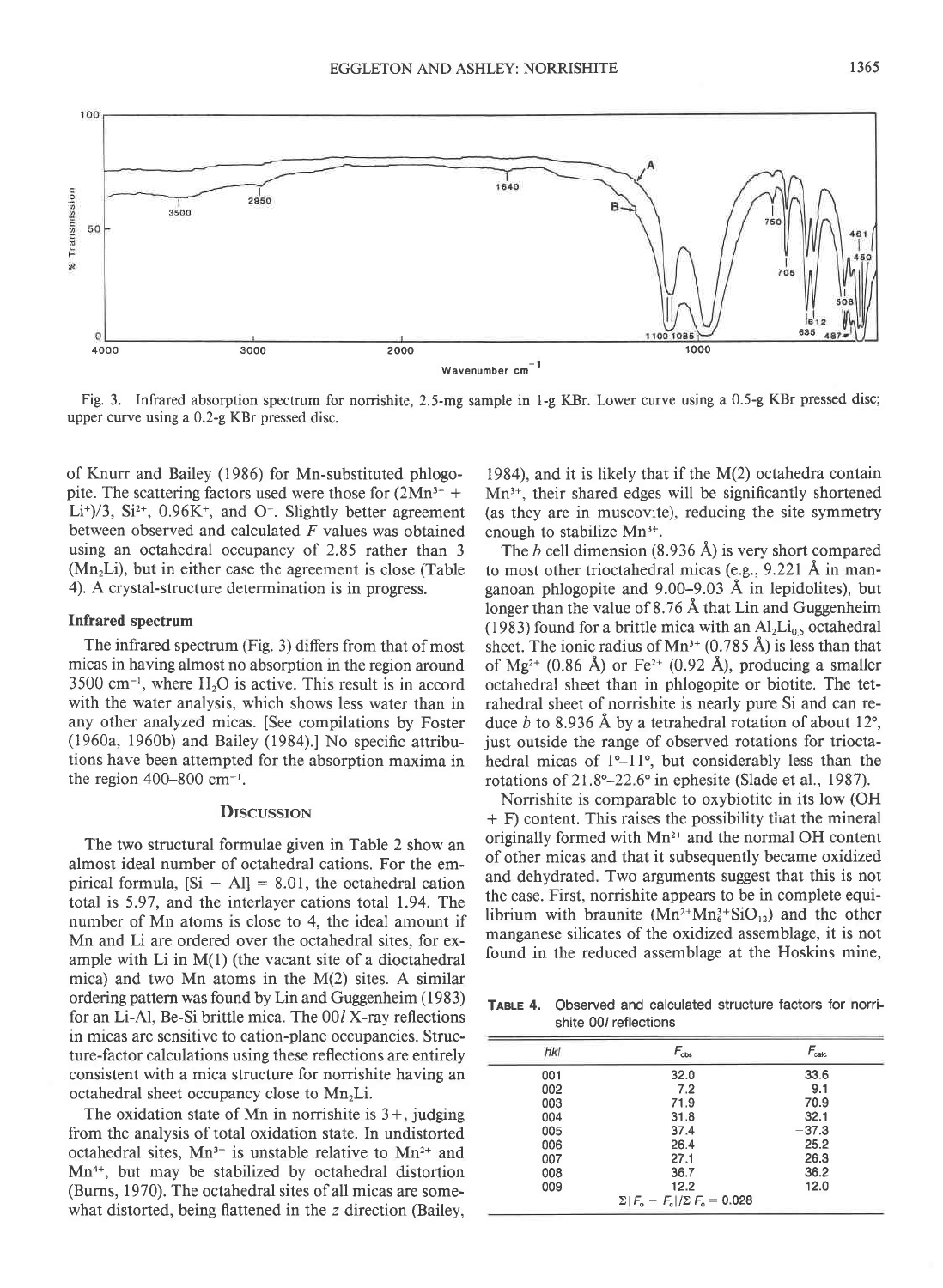and the analyzed samples are quite unweathered. Thus Mn3\* accords with the overall oxidized nature of the host rock and its association with other Mn<sup>3+</sup>-bearing minerals (Abraham and Schreyer,1976; Brown et al., 1978; Keskinen, 1981; Ashley, 1984; Mottana, 1986). Second, as Guggenheim and Eggleton (1987) showed, a true mica structure is not found for layer silicates having an all-Si tetrahedral sheet and a mean octahedral cation radius of more than 0.73 A (ionic radii from Shannon, 1976). The average cation radius for  $(2Mn^{2+} + Li)$  is 0.81 Å, whereas for  $(2Mn^{3+} + Li)$ , the radius is 0.68 Å, the same as for polylithionite and celadonite. On crystal-chemical grounds, therefore, it is unlikely that norrishite could have crystallized with Mn2\*.

Norrishite has similarities to montdorite (Robert and Maury, 1979), which has octahedral Mn, and to taenolite, which contains Li; both also have a low tetrahedral Al content. Other Mn-bearing micas are manganoan phlogopite and biotite (Guggenheim and Kato, 1984), masutomilite, a lM tioctahedral mica with octahedral Mn, Li, and AI (Nagashima et al., 1975), and hendricksite, an (Mn,Zn) mica. These contain much less Mn than norrishite and are relatively unoxidized. Alurgite contains a small amount of Mn, but is dioctahedral (Heinrich and Levinson, 1955).

Norrishite differs from all other micas in having an octahedral sheet that contains four Mn3\* and two Li ions per eight silicons, giving an octahedral sheet charge of 14. Substitution of other cations for Mn in the octahedral sheet is negligible; there is no detectable Fe (Table 2, column 1), and MgO and  $TiO<sub>2</sub>$  are well under 1%. The interlayer contains essentially K ions with trace amounts of Na and Ba. The water content  $(H_2O^+)$  is remarkably low for a mica containing no F, but is quite consistent with the  $Mn^{3+}$  and the consequent high octahedral sheet charge.

Norrishite differs optically from other micas in its pleochroic scheme, in having inclined extinction, and in having a positive optic sign. The presence of noticeable  $\{100\}$ and {010} cleavages in addition to the usual perfect basal cleavage is another distinctive property of norrishite.

#### **ACKNOWLEDGMENTS**

We thank C. Foudoulis for technical assistance in mineral separation, X-ray diffraction, and infrared spectroscopy, J. Wasik for the oxidation state and water analyses, and L. Krausz for obtaining the optical absorption spectrum. This work was supported by a Faculties Research Grant of the Australian National Universitv.

#### **REFERENCES CITED**

- Abraham, K., and Schreyer, W. (1976) A talc-phengite assemblage in piemontite schist from Brezovica, Serbia, Yugoslavia. Journal of Petrology, 17, 421-439.
- Ashley, P.M. (1984) Piemontite-bearing rocks from the Olary district, South Australia. Australian Journal of Earth Sciences, 31, 203-216.
- -(1986) An unusual manganese silicate occurrence at the Hoskins mine, Grenfell district, New South Wales. Australian Journal of Earth Sciences, 33, 443-456.
- Bailey, S.W. (1984) Crystal chemistry of the true micas. In S.W. Bailey,

Ed., Micas. Mineralogical Society of America Reviews in Mineralogy, 13, 13-57.

- Bloss, F.D., and Riess, D. (1973) Computer determination of  $2V$  and indicatrix orientation from extinction data. American Mineralogist, 58, l 052-1 06 1.
- Bowman, H.N. (1977) Forbes l:250,000 metallogenic map. Mine data sheets and metallogenic study. Geological Survey of New South Wales.
- Brown, P., Essene, E.J., and Peacor, D.R. (1978) The mineralogy and petrology of manganese-rich rocks from St. Marcel, Piedmont, Italy. Contributions to Mineralogy and Petrology, 67, 227-233.
- Burns, R.G. (1970) Mineralogical aspects of crystal field theory. University Press, Cambridge, England.
- Burns, R.G., and Strens, R.G.J. (1967) Structural interpretation of polarized absorption spectra of the Al-Mn-Fe-Cr epidotes. Mineralogical Magazine, 36, 204-226.
- Foster, M.D. (1960a) Interpretation of the composition of trioctahedral micas. U.S. Geological Survey Professional Paper 354-8, I l-48.
- -(1960b) Interpretation of the composition of lithium micas. U.S. Geological Survey Professional Paper 354-E, 115-147.
- Griffin, W.L., and Mottana, A. (1982) Crystal chemistry of clinopyroxenes from the St Marcel manganese deposit, Val d'Aosta, Italy. American Mineralogist, 67, 568-586
- Guggenheim, S., and Eggleton, R.A. (1987) Modulated 2:1 layer silicates: Review, systematics, and predictions. American Mineralogist, 72, 724-738.
- Guggenheim, S., and Kato, T. (1984) Kinoshitalite and Mn phlogopites: Trial refinements in subgroup symmetry and further refinement in ideal symmetry. Mineralogical Journal (Japan), 12, l-5.
- Hall, L.R. (1959) Manganese. Mineral Industry Geological Survey of New South Wales, 25.
- Heinrich, E.W., and Levinson, A.A. (1955) Studies in the mica group; Mangan-muscovite from Mattkärr, Finland. American Mineralogist, 40, 1132-1135.
- Keskinen, M. (1981) Petrochemical investigation of the Shadow Iake piemontite zone, eastem Sierra Nevada, California. American Joumal of Science. 281. 896-921.
- Knurr, R.A., and Bailey, S.W. (1986) Refinement of Mn-substituted muscovite and phlogopite. Clays and Clay Minerals, 34, 7-16.
- Lin, J-C., and Guggenheim, S. (1983) The crystal structure of a Li, Berich brittle mica: A dioctahedral-trioctahedral intermediate. American Mineralogist, 68, 130-142.
- Mottana, A. (1986) Blueschist-facies metamorphism of manganiferous cherts: A review of the alpine occurrences. Geological Society of America Memoir 164, 267-299.
- Nagashima, K., Harada, K., and Honda, M. (1975) Masutomilite, a new mineral from Tanakamiyama, Shiga Prefecture, Japan. Japanese Geoscience Magazine, 26, 319-324 (not seen; extracted from Mineralogical Abstracts, 29, 78-3478).
- Nambu, M., Tanida, K., and Kitamura, T. (1969) Kôzulite, a new alkali amphibole from Tanohata mine, Iwate Prefecture, Japan. Journal of the Japanese Association of Mineralogists, Petrologists and Economic Geologists, 62, 311-328.
- Reinecke, T. (1986a) Crystal chemistry and reaction relations of piemontites and thulites from highly oxidized low-grade metamorphic rocks at Vitali, Andros Islands, Greece. Contributions to Mineralogy and Petrology, 93, 56-76.
- (1986b) Phase relations of surssasite and other highly oxidized low-grade, high-pressure metamorphic rocks from Evvia and Andros Islands, Greece. Contributions to Mineralogy and Petrology, 94,110 t26.
- Reinecke, T., Okrusch, M., and Richter, P. (1985) Geochemistry of ferromanganoan metasediments from the islands of Andros, Cycladic blueschist belt, Greece. Chemical Geology, 53,249-278.
- Robert, J.L., and Maury, R.C. (1979) Natural occurrence of a (Fe,Mn,Mg) tetrasilicic potassium mica. Contributions to Mineralogy and Petrology, 68, 117-123.
- Ryall, A.R. (1974) Geology of the Grenfell area, New South Wales. B.A. Honours thesis, Macquarie University, Sydney, Australia.
- Shannon, R.D. (1976) Revised effective ionic radii and systematic studies of interatomic distances in halides and chalcogenides. Acta Crystallographica, A32, 751-767.